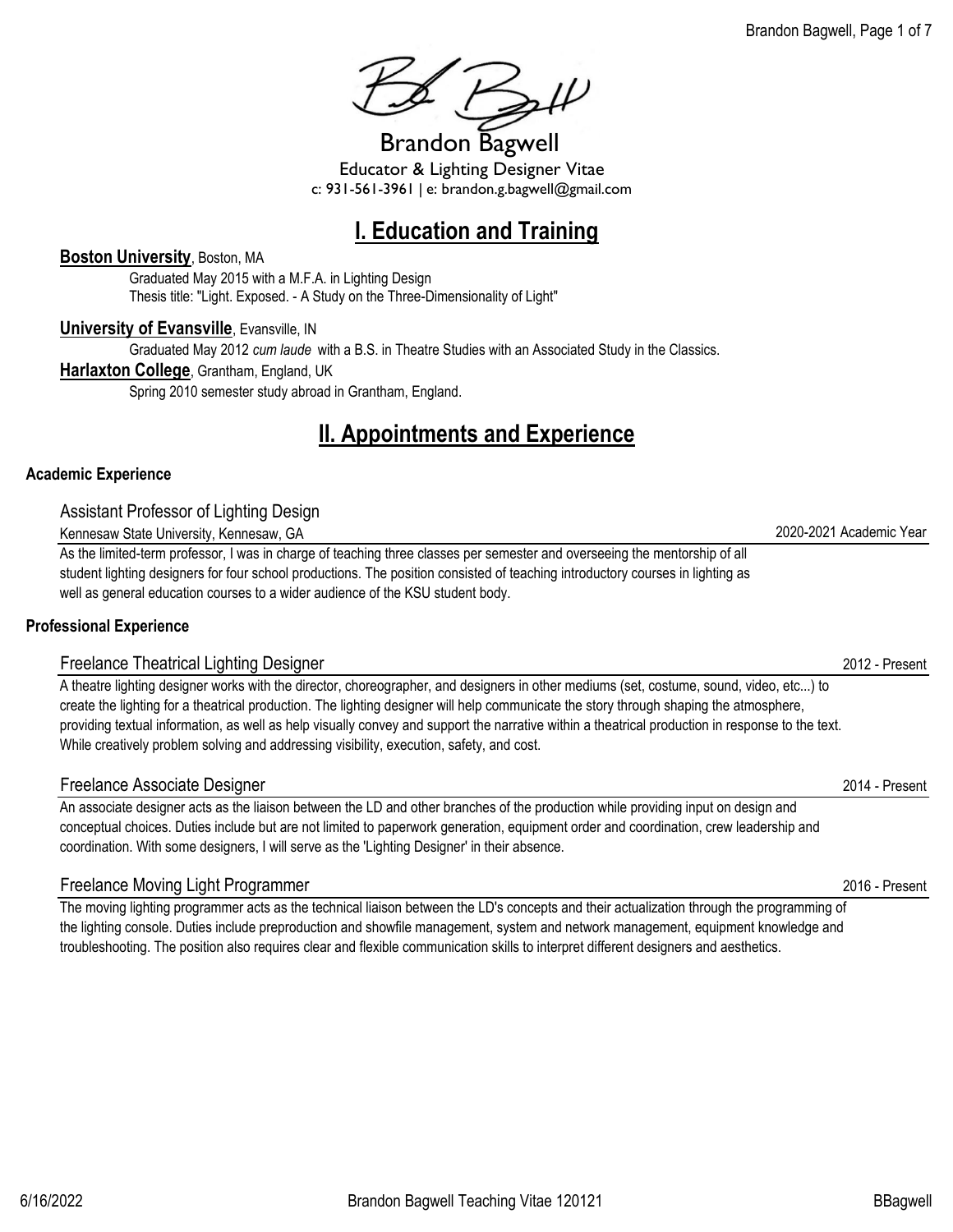#### Brandon Bagwell, Page 2 of 7

#### Lighting Supervisor Williamstown Theatre Festival, Williamstown, Ma Summer 2020 Controlled a structure of the Summer 2018 - Summer 2020

Duties include to design the Main Stage rep plot and coordinate four separate theatrical venues, for WTF's 7 show equity season and extensive workshop season - specifically the lighting and electrical needs. These also include serving as mentor to the 12 lighting design interns - this involves teaching seminars and creating educational opportunities. Other responsibilities include leading the coordination of the lighting department, show and department budgeting, assessing production feasibility and supervising execution, and, maintaining a safe, collaborative, and positive work environment.

### Senior Project Manager

Michael Riotto Designs, Long Island City, NY Channel Control of the Control of the Control of the Control of the Control of the Control of the Control of the Control of the Control of the Control of the Control of the Cont

A Senior Project Manager oversees LED and Sustainability projects for varying clients and acting as a direct liaison between the office and field employees. Other responsibilities include coordinating logistics of a project, initial budgeting, client relations, and maintaining a collaborative work environment. The position is also encouraged to innovate and create new and effective methods of data collection and archival.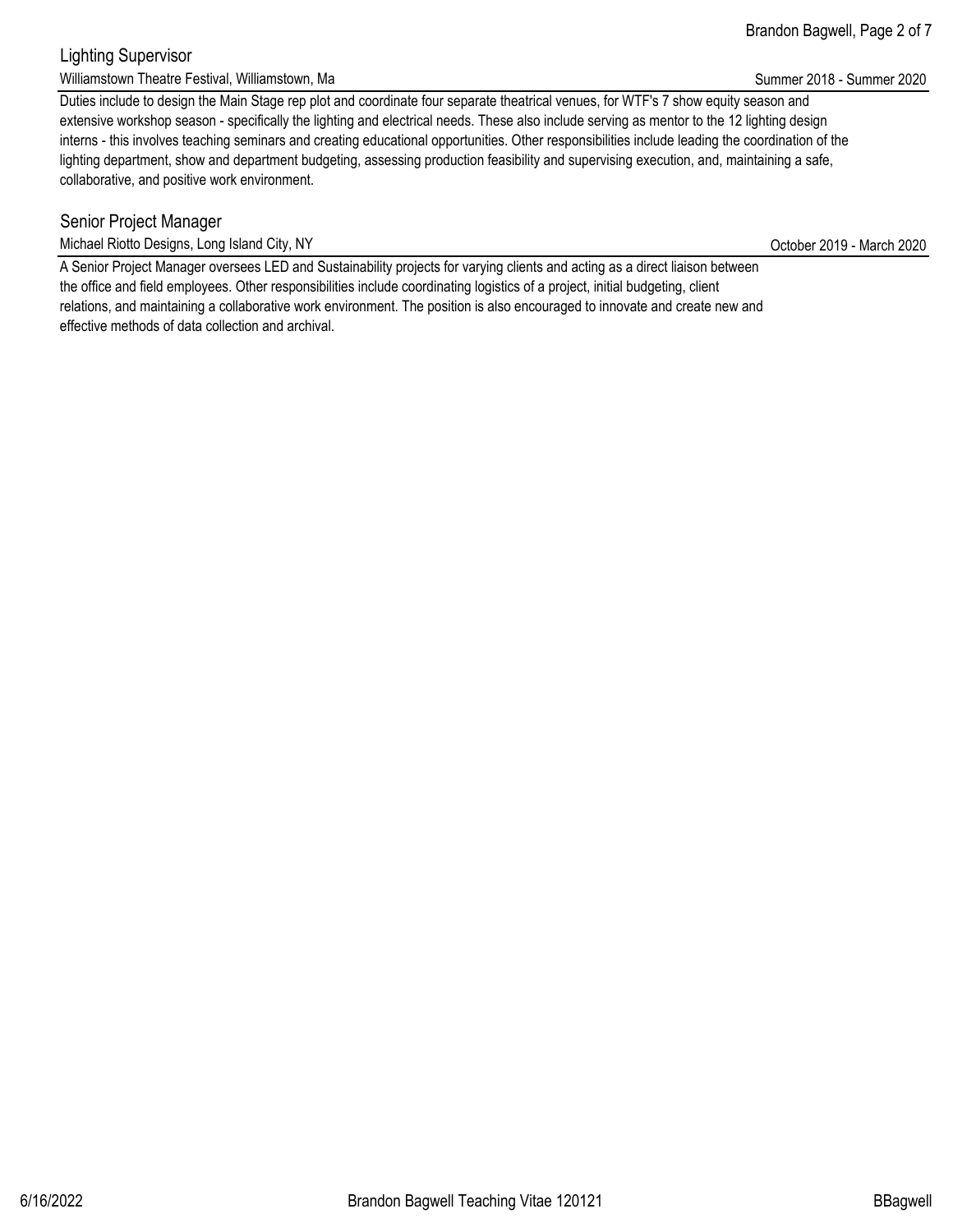# **III. Teaching and Mentorship**

| <b>Assistant Professor of Lighting Design, Kennesaw State University</b>                                                                                                                                                                                                                | 2020-2021 Academic Year |
|-----------------------------------------------------------------------------------------------------------------------------------------------------------------------------------------------------------------------------------------------------------------------------------------|-------------------------|
| TPS-2813 Visual Imagination, 15wk Course (2 Sections)                                                                                                                                                                                                                                   | <b>Fall 2021</b>        |
| TPS-4823 Lighting Design 1, 15wk Course                                                                                                                                                                                                                                                 | <b>Fall 2021</b>        |
| Limited-Term Professor of Lighting Design, Kennesaw State University                                                                                                                                                                                                                    | 2020-2021 Academic Year |
| *ALL TAUGHT IN A HYBRID CLASSROOM STYLE WITH SOME STUDENTS IN-PERSON AND OTHER VIRTUAL                                                                                                                                                                                                  |                         |
| TPS-2813 Visual Imagination, 15wk Course<br>Credit Hours: 3. Enrollment: 12. Principles and theories of art and elements and principles of art. Focusing on the students ability to verbally<br>communicate the ideas and establish a "visual literacy".                                | Fall 2020, Spring 2021  |
| TPS-4823 Lighting Design 1, 15wk Course                                                                                                                                                                                                                                                 | <b>Fall 2020</b>        |
| Credit Hours: 3. Enrollment: 7. Principles and theories of lighting design. Focusing on hands on explorations of the controllable qualities and<br>functions of lighting. Creating drafting packages and production paperwork is the end result of the course.                          |                         |
| TPS-1107 Theater in Society, 15wk Course                                                                                                                                                                                                                                                | <b>Fall 2020</b>        |
| Credit Hours: 3. Enrollment: 54. Introductory course to theater and the collaborative process to creating a production with an emphasis on<br>storytelling. Beginning from the ritual theater and continuing to modern examples of different techniques and styles.                     |                         |
| TPS-4490 Director Designer Collaboration, 15wk Course                                                                                                                                                                                                                                   | <b>Fall 2020</b>        |
| Credit Hours: 3. Enrollment: 12. Students get to explore the production process through different production postions and rotate through<br>theotrical projects. This allows for exploration of the fields and establish collaborative vocbulary and practices.                         |                         |
| TPS-2713 Production, 15wk Course                                                                                                                                                                                                                                                        | Fall 2020               |
| Credit Hours: 3. Enrollment: 30. Facilitate and work with Costume Shop Manager, Technical Director, and Production Manager to bring<br>students into different technical and show positions. Act as a liasion and manage hours and expectations.                                        |                         |
| <b>Lighting Supervisor, Williamstown Theatre Festival</b>                                                                                                                                                                                                                               | Summer 2018 - Present*  |
| *ANY OPPORUNITIES BEFORE 2018 WERE AS A STAFF MEMBER IN THE DEPARTMENT UNDER SUPERVISOR, WILLBURN BONNELL.<br>SEMINARS ALL TAUGHT IN A CLASSROOM STYLE.                                                                                                                                 |                         |
| <b>Fundamentals of Tracking, Seminar</b>                                                                                                                                                                                                                                                | Summer 2015 - Present   |
| Length: 10hrs. Enrollment: 12. Principles and theories of lighting programming and syntax - specific focus on ETC Consoles and<br>methodology. Outcome to develop better understanding of programming basics and demonstrate understanding with peer analysis.                          |                         |
| <b>Fundamentals of Vectorworks, Seminar</b>                                                                                                                                                                                                                                             | Summer 2015 - Present   |
| Length 6hr. Enrollment: 12. Principles and theories of Vectorworks and an exploration of it's implementation in the workflow of a theatrical<br>lighting designer. Emphasis placed on 2D drafting. Outcome to develop better understanding of Vectorworks and ways to implement into    |                         |
| <b>Fundamentals of Lightwright, Seminar</b>                                                                                                                                                                                                                                             | Summer 2015 - Present   |
| Length: 3hr. Enrollment: 12. Principles and theories of Lightwright and an exploration of it's implementation in the workflow of a theatrical                                                                                                                                           |                         |
| professional. Emphasis placed on electrical uses. Outcome to develop better understanding of Lightwright and ways to implement into                                                                                                                                                     |                         |
| <b>Intro to Theatrical Electrics, Seminar</b>                                                                                                                                                                                                                                           | Summer 2017 - Present   |
| Length: 8hr. Enrollment: 12. Principles and theories electricity and how the apply to theater. Outcome to develop better understanding of the<br>basic principles of electricity and safe practices.                                                                                    |                         |
| <b>Advanced Theatrical Electrics, Seminar</b>                                                                                                                                                                                                                                           | Summer 2017 - Present   |
| Length: 8hr. Enrollment: 12. Advance theories of electricity and emphasis on the role of the production electrician. The course also explores<br>electrical system creation. Outcome to develop better understanding of advanced electric skills and understanding of the duties of the |                         |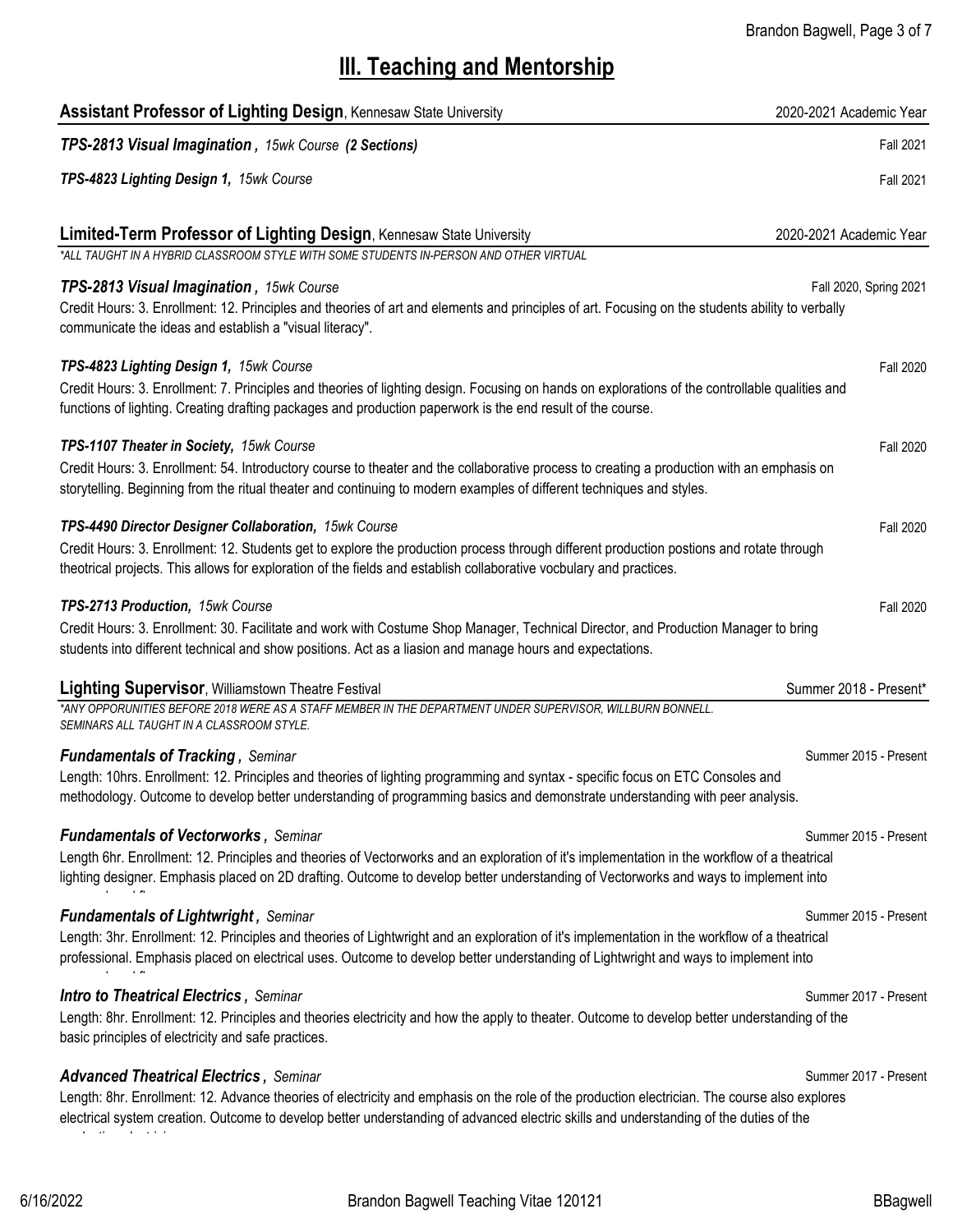#### **Introduction to Theatrical Software**, Seminar **Summer 2017 - Present** Summer 2017 - Present

Length: 3hr. Enrollment: 12. Exploration of less used and 3rd party programs to help diversify and strengthen workflow. Programs include: Photoshop, Blender, Sketchup, etc... Outcome to develop better understanding and wider exposure to a variety of software useful to a theatrical designer.

#### **Personal Business of Theater**, Seminar Summer 2017 - Present Summer 2017 - Present

Length: 3hr. Enrollment: 12. Exploration and explanation of tax practices, unions, and contract negation within the industry. The course follows the process from first phone call to opening night. Outcome to develop a understanding of the business of theatre and expectations of being a independent contractor.

#### **Director/Designer Collaboration**, Panel Discussion Summer 2018 - Present

Length: 2hr. Enrollment: 12. Discussion of the importance of collaboration and examples of work flow. Through an open dialogue, industry professionals of different mediums gather to discuss the process of creation and collaboration. Outcome to be a better understanding of collaboration and exposure to methods of implementation.

#### **Graduate Teaching Assistant**, Boston University Fall 2013 - Spring 2015

#### *Teaching Assistant* Fall 2013 - Spring 2015

Provide assistance to Theatre Dept. Professors in their course prep, education, and grading. Courses included both design, technical, and analytical (criticism/dramaturgy). Supervising undergraduate crews and act as mentor to undergraduate designers.

#### **Guest Lecturer** 2016 - Present

Invited to different institutions to hold seminars with upcoming or current industry professionals. Seminars listed in detail above are completed to differing degrees of complexity and detail. *\*Additional information available by request.*

**University of Evansville**, Evansville, IN at the invitation of Stephen Boulmetis. Spring 2020 - Current Spring 2020 - Current **Brooklyn College**, Brooklyn, NY at the invitation of Justin Townsend. Fall 2018 - Current College, Brooklyn, NY at the invitation of Justin Townsend.

**Boston University**, Boston, MA at the invitation of Mark Stanley. Fall 2017 - Current Current Current Current Current

### **IV. Research and Scholarship**

#### **Conference and Seminar Attendance**

- Dr. Nicole Brewer's Anti-Racist Theater Foundational Course: 2020 USITT: 2010, 2011, 2020, 2021
- Broadway Advocacy Coaliton Anti-Racsim, Anti-Bias Dialogues: 2020 LDI: 2012
- Lift The Curtain Ending Unpaid Internships URTA: 2012
- Hemsley Portfolio Review: 2013 Current Current SETC: 2012
- 
- 
- -

#### **Creative and Design Activities**

#### **Lighting Designs**

| Spongebob The Musical *UPCOMING | Amanda Wansa Morgan, Director         | 2022 | Stillwell Theater, Kennesaw State University    |                 |
|---------------------------------|---------------------------------------|------|-------------------------------------------------|-----------------|
| The Addams Family Musical       | Ricardo Aponte, Director              | 2021 | Jennie T. Anderson Theater, Lyric Theater       |                 |
| <b>Polaroid Stoires</b>         | Pam Joyce, Director                   | 2021 | Onyx Theater, Kennesaw State University         |                 |
| Water By The Spoonful (VIRTUAL) | Lorraine Reyes, Director              | 2020 | ArtsKSU, Kennesaw State University              |                 |
| Spring Awakening * COVID        | Steve Borowka, Director               | 2019 | Loreto Theatre, Friends Seminary School         |                 |
| Little Shop of Horrors          | Steve Borowka, Director               | 2019 | Loreto Theatre, Friends Seminary School         |                 |
| Damsels                         | Maggie Burrows, Director              | 2018 | Directing Studio, Williamstown Theatre Festival |                 |
| Here Be Dragons                 | Steve Borowka, Director               | 2018 | Vineyard Theatre, Friends Seminary School       |                 |
| Curse of the Starving Class     | Jason McDowell-Green, Director        | 2017 | Directing Studio, Williamstown Theatre Festival |                 |
| Utopia, Minnesota               | Pironne Yousefzadeh, Director         | 2016 | Directing Studio, Williamstown Theater Festival |                 |
| <b>Hamilton Tour Party</b>      | <b>Full Production Services</b>       | 2016 | ICA Building, Full Production Services          |                 |
| <b>XANADU</b>                   | Catie Davis, Director                 | 2016 | Black Box, New York University                  |                 |
| CAPO                            | Erica Diskin, Project Head            | 2015 | South Boston, Assembly Design                   |                 |
| 6/16/2022                       | Brandon Bagwell Teaching Vitae 120121 |      |                                                 | <b>BBagwell</b> |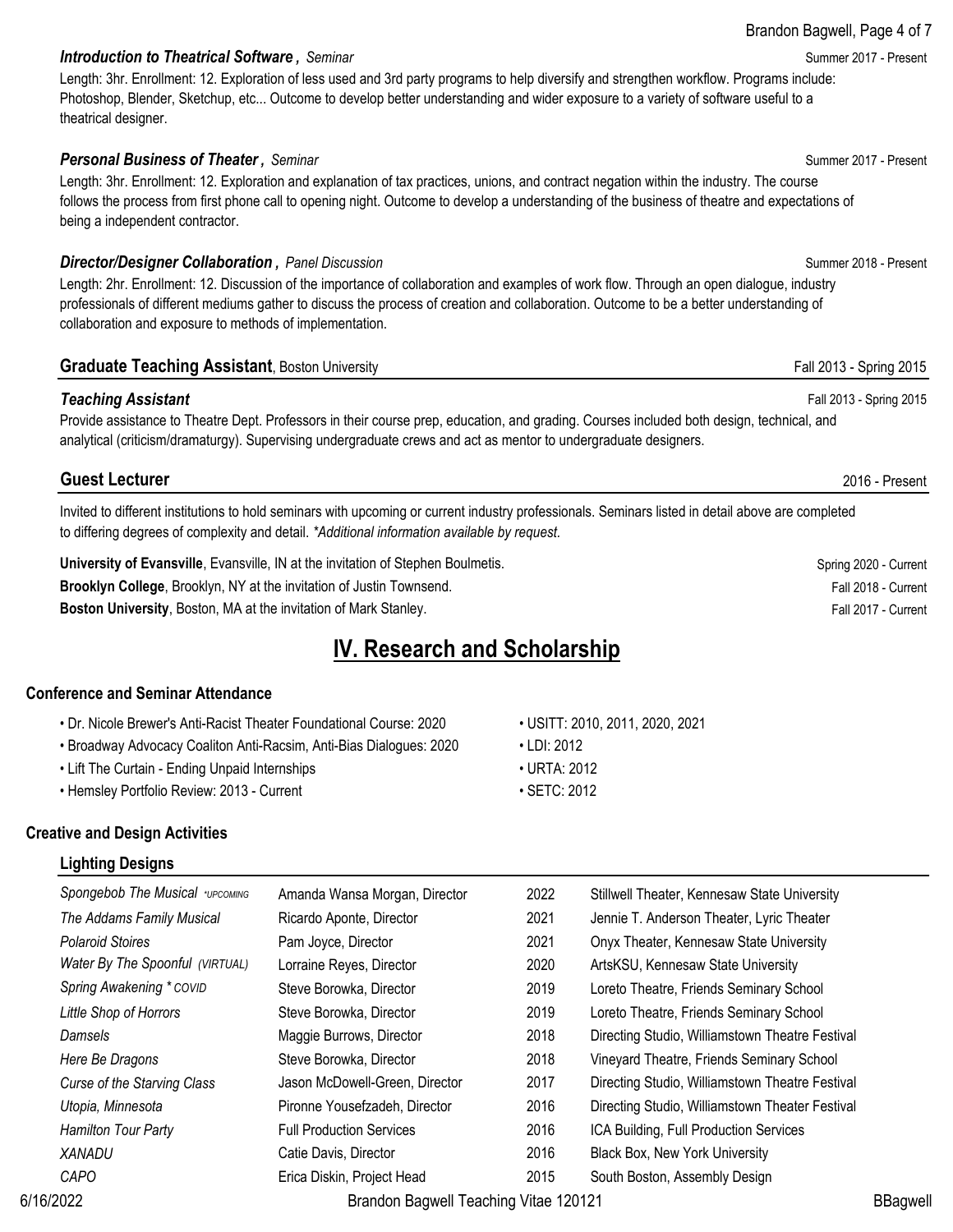|                              |                                   |      | Brandon Bagwell, Page 5 of 7                     |
|------------------------------|-----------------------------------|------|--------------------------------------------------|
| Song For A Future Generation | Lee Overtree, Director            | 2015 | Free Theater, Williamstown Theater Festival      |
| Light. Exposed.              | Brandon Bagwell, Creator          | 2015 | 210 Theatre, Boston University                   |
| The Human Comedy             | Jim Petosa, Director              | 2014 | Virginia Wimberly Theater, Boston University     |
| An Enemy of the People       | Jonathan Solari, Director         | 2014 | Charleston, West Virginia, New Brooklyn Theatre  |
| Florencia En El Amazonas     | Nic Muni, Director                | 2014 | Boston University Theatre, Boston University     |
| The Death of Bessie Smith    | Jonathan Solari, Director         | 2014 | Interfaith Medical Center, New Brooklyn Theatre  |
| A Doll House                 | Lillian King, Director            | 2013 | 855 Theatre, Boston University                   |
| Secrets & Motion             | Kimberleigh Holman, Choreographer | 2013 | Somerville Armory, Luminarium Dance Co.          |
| Cabaret 2                    | Kris Kukal, Director              | 2013 | Goodrich Theater, Williamstown Theatre Festival  |
| Antigone                     | Lillian King, Director            | 2013 | 356 Theatre, Boston University                   |
| Penelopiad                   | Elaine Vaan Hogue, Director       | 2013 | Virginia Wimberly Theater, Boston University     |
| Mythos:Pathos                | Kimberleigh Holman, Choreographer | 2012 | Oberon Theatre, Luminarium Dance Co.             |
| Le Portrait de Manon         | David Gately, Director            | 2012 | 210 Theatre, Boston University                   |
| Once In a Lifetime           | Wes Grantom, Director             | 2012 | Shanklin Theatre, University of Evansville       |
| Master Harold and the Boys   | John David Lutz, Director         | 2011 | Shanklin Theatre, University of Evansville       |
| <b>Gnadiges Frauline</b>     | Stella Powell-Jones, Director     | 2011 | Director's Studio, Williamstown Theatre Festival |
| GTP: One-on-One              | Laura Savia, Director             | 2011 | Director's Studio, Williamstown Theatre Festival |
| EMMA                         | Teresa Sapien, Director           | 2011 | May Studio, University of Evansville             |

#### **Associate and Assistant Lighting Designs**

| The Gardens of Anuncia (Assoc.)    | Jules Fisher & Peggy Eisenhauer, LD    | 2021 | Globe Theater, The Old Globe                   |                 |
|------------------------------------|----------------------------------------|------|------------------------------------------------|-----------------|
| The Visitor (Assoc.) * COVID       | Japhy Weideman, Designer               | 2020 | Newman Theatre, The Public Theatre             |                 |
| The Rose Tattoo (Assoc., Broadway) | Ben Stanton, Designer                  | 2019 | American Airlines, Roundabout Theatre Co.      |                 |
| The Nap (Assoc., Broadway)         | Justin Townsend, Designer              | 2018 | Friedman Theatre, Manhattan Theatre Club       |                 |
| Lion King: Giraffe (ML Asst.)      | Don Holder, Designer                   | 2018 | Solarie Theatre, Disney Theatrical             |                 |
| The Amateurs                       | Jen Schriever, Designer                | 2018 | Vineyard Theatre, Vineyard Theatre             |                 |
| <b>School Girls</b>                | Jen Schriever, Designer                | 2017 | Lortel Theatre, MCC Theatre                    |                 |
| Lion King: Rafiki (ML Asst.)       | Don Holder, Designer                   | 2017 | Landmark Theatre, Disney Theatrical            |                 |
| Rock And Roll Man (Assoc.)         | Rui Rita, Designer                     | 2017 | Buck's County, Buck's County Playhouse         |                 |
| Bandstand (Broadway)               | Jeff Croiter, Designer                 | 2017 | Jacobs Theater, Juniper Street Productions     |                 |
| Napoli, Brooklyn                   | Ben Stanton, Designer                  | 2017 | Claire Tow, Long Wharf Theater                 |                 |
| Because of Winn-Dixie (Assoc.)     | Jeff Croiter, Designer                 | 2017 | The Festival, Alabama Shakespeare Festival     |                 |
| Something Rotten (1st Nat Tour)    | Jeff Croiter, Designer                 | 2017 | 1st National Tour, Worklight Productions       |                 |
| Sweet Charity (Assoc.)             | Jeff Croiter, Designer                 | 2016 | The Linney at Signature Center, The New Group  |                 |
| Disgraced (Assoc.)                 | Rui Rita, Designer                     | 2016 | Matthews Theater, McCarter Theater Center      |                 |
| The Rose Tattoo                    | Ben Stanton, Designer                  | 2016 | Main Stage, Williamstown Theater Festival      |                 |
| The Robber Bridegroom (2ALD)       | Jake DeGroot & Jeff Croiter, Co-Design | 2016 | Laura Pels Theater, Roundabout Theater Co.     |                 |
| Important Hats of the 20th Century | Jason Lyons, Designer                  | 2015 | Stage II, MTC City Center                      |                 |
| Cuckooed (Assoc. Designer)         | Kate Bonney, Designer                  | 2015 | Stage C, 59E59 Theaters                        |                 |
| <b>Unknown Soldier</b>             | Ben Stanton, Designer                  | 2015 | Nikos Theatre, Williamstown Theatre Festival   |                 |
| Legacy                             | Justin Townsend, Designer              | 2015 | Nikos Theatre, Williamstown Theatre Festival   |                 |
| <b>ToasT</b>                       | Jen Schriever, Designer                | 2015 | Shiva Theater, The Public Theater              |                 |
| <b>National Pastime</b>            | Jake DeGroot, Designer                 | 2015 | Buck's County, Buck's County Playhouse         |                 |
| I'm Looking for Helen Twelvetrees  | Jen Schriever, Designer                | 2015 | Abrons Art Center Playhouse, Abrons Art Center |                 |
| Guess Who's Coming to Dinner       | Allen Lee Hughes, Designer             | 2014 | Boston University Theater. Huntington Theater  |                 |
| Poor Behavior                      | Jason Lyons, Designer                  | 2014 | The DUKE on 42nd, Primary Stages               |                 |
| The Power of Duff                  | Rui Rita, Designer                     | 2013 | Calderwood Pavilion, Huntington Theatre Co.    |                 |
| American Hero                      | Jen Schriever, Designer                | 2013 | Nikos Theatre, Williamstown Theatre Festival   |                 |
| Betrayal                           | Philip Rosenberg, Designer             | 2012 | Boston University Theater. Huntington Theater  |                 |
| Gypsy                              | Stephen Boulmetis, Designer            | 2011 | Shanklin Theatre, University of Evansville     |                 |
| You Better Sit Down (2ALD)         | Ben Stanton, Designer                  | 2011 | Nikos Theatre, Williamstown Theatre Festival   |                 |
| Family Game Night (TV)             | Michael Veerkamp, Designer             | 2010 | Hub Network, Team Imagination, Inc.            |                 |
| 6/16/2022                          | Brandon Bagwell Teaching Vitae 120121  |      |                                                | <b>BBagwell</b> |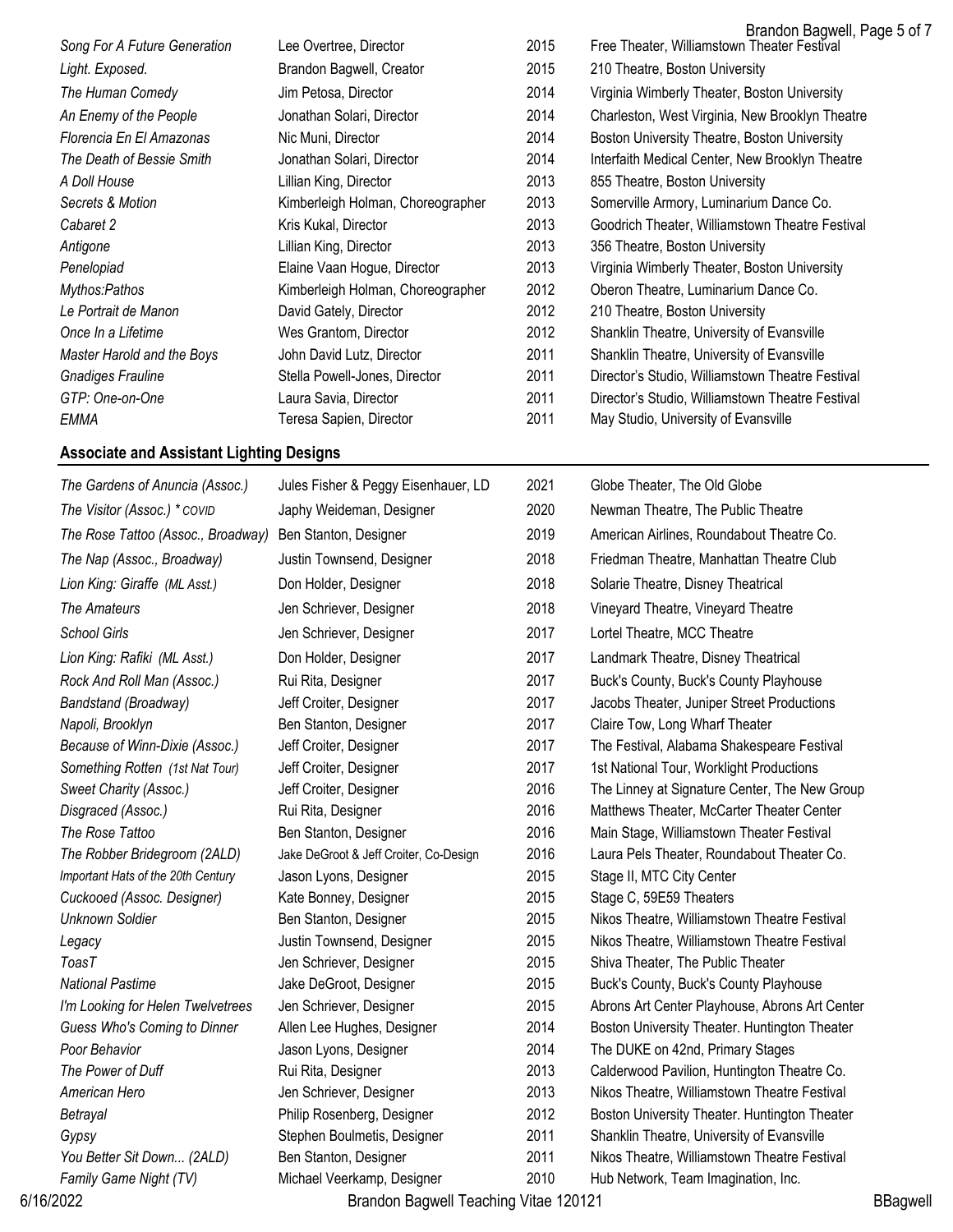#### **Selected Programming**

| Lion King: Giraffe (ML Prog.)                                                                       | Don Holder, Designer               | 2021      | Busan, South Korea                            |
|-----------------------------------------------------------------------------------------------------|------------------------------------|-----------|-----------------------------------------------|
| Thumbelina                                                                                          | Pamela Rodriguez-Montero, Designer | 2021      | Stillwell Theater, Kennesaw State University  |
| <b>White Noise</b>                                                                                  | Xavier Prince, Designer            | 2019      | Anspacher Theatre, The Public Theatre         |
| The Day                                                                                             | Natasha Katz, Designer             | 2018      | The Lumberyard, Catskill, NY                  |
| <b>Wild Goose Dreams</b>                                                                            | Keith Parham, Designer             | 2018      | Martinson Theatre, The Public Theatre         |
| Lion King: Giraffe (Conv. Prog.)                                                                    | Don Holder, Designer               | 2018      | Solarie Theatre, Disney Theatrical            |
| <b>Easter Mysteries</b>                                                                             | Brian Tovar, Designer              | 2015      | TINC, New York City                           |
| Clio Awards                                                                                         | Brian Tovar, Designer              | 2015      | Ionic, New York City                          |
| Priscilla Queen of the Desert (PreViz)                                                              | Per Hording, Designer              | 2015      | Norwegian Cruise Lines                        |
| <b>Production Electrician</b>                                                                       |                                    |           |                                               |
| <b>Easter Mysteries</b>                                                                             | Brian Tovar, Designer              | 2015      | Hunter College, Ionic Design                  |
| WHADDABLOODCLOT!                                                                                    | Gina Scherr, Designer              | 2012      | Nikos Theatre, Williamstown Theatre Festival  |
| A Midsummer Night's Dream                                                                           | Stephen Boulmetis, Designer        | 2010      | Shanklin Theatre, University of Evansville    |
| Courtship/Valentine's Day                                                                           | Jeremy Winchester, Designer        | 2009      | Shanklin Theatre, University of Evansville    |
| Bea[u]tiful In the Extreme                                                                          | Bob Robins, Designer               | 2009      | TN Governor's School for the Arts             |
| A Funny Thing Happened On                                                                           | Bob Robins, Designer               | 2009      | TN Governor's School for the Arts             |
| <b>Past Employment</b>                                                                              |                                    |           |                                               |
| Lighting Supervisor *COVID                                                                          | Mandy Greenfield, Artistic Dir.    | 2020      | Williamstown Theatre Festival (7 Show Season) |
| Senior Project Manager                                                                              | Michael Riotto, Owner              | 2019-2020 | Michael Riotto Designs                        |
| <b>Lighting Supervisor</b>                                                                          | Mandy Greenfield, Artistic Dir.    | 2019      | Williamstown Theatre Festival (7 Show Season) |
| <b>Lighting Supervisor</b>                                                                          | Mandy Greenfield, Artistic Dir.    | 2018      | Williamstown Theatre Festival (7 Show Season) |
| Associate Lighting Supervisor                                                                       | Wilburn Bonnell, Supervisor        | 2017      | Williamstown Theatre Festival (7 Show Season) |
| Associate Lighting Supervisor                                                                       | Wilburn Bonnell, Supervisor        | 2016      | Williamstown Theatre Festival (7 Show Season) |
| Hemsley Mentorship                                                                                  | Jen Schriever, Mentor Designer     | 2015      | Hemsley Lighting Programs, Mentorship         |
| Staff ALD                                                                                           | Wilburn Bonnell, Supervisor        | 2015      | Williamstown Theatre Festival (7 Show Season) |
| <b>Office Assistant</b>                                                                             | Wilburn Bonnell, Supervisor        | 2013      | Williamstown Theatre Festival (7 Show Season) |
| Electrics Foreman                                                                                   | Wilburn Bonnell, Supervisor        | 2012      | Williamstown Theatre Festival (7 Show Season) |
| Lighting Design Intern                                                                              | Wilburn Bonnell, Supervisor        | 2011      | Williamstown Theatre Festival (8 Show Season) |
| Lighting Design Intern<br>$*$ COUD Used for an distinction but agreeded due to COUD 40 Developments | Michael Veerkamp, Supervisor       | 2010      | Team Imagination, Inc.                        |

*\*COVID - Hired for production, but canceled due to COVID-19 Pandemic.*